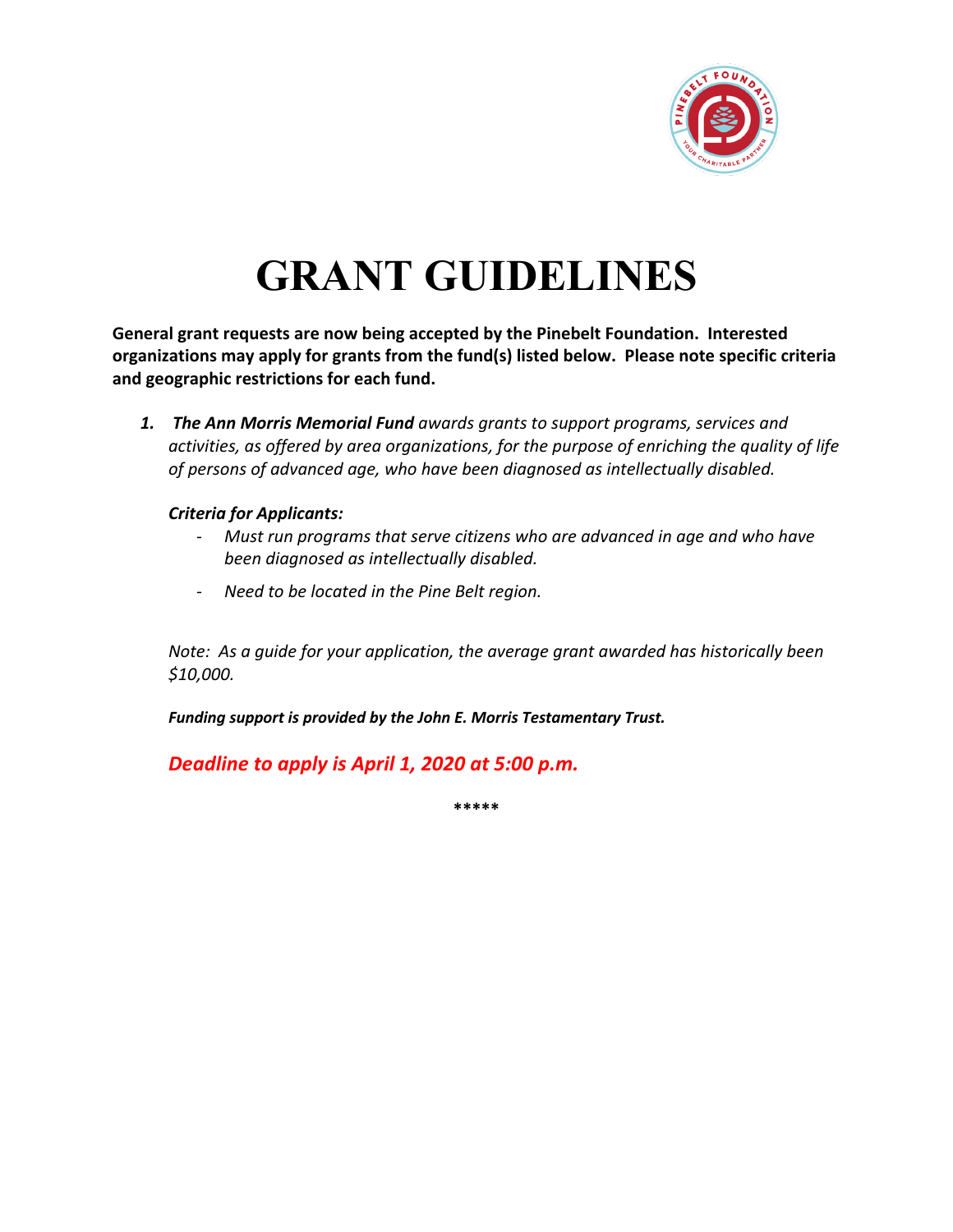# **APPLICATION PROCEDURE**

## **To apply for funding from the Pinebelt Foundation:**

- 1. Complete the grant application form and either (1) save and e-mail the file as an attachment to caroline@pinebeltfoundation.org or, (2) mail it to 1501 Adeline Street Suite 1, Hattiesburg, MS 39401.
- 2. Complete the Grant Application Certification form. This form should be printed, completed, signed and mailed to the Foundation. **Your application submission is not complete until this form has been received.**
- 3. Please attach a one-page summary of your grant request as a cover letter.

**Please review the guidelines below before completing the application**

# **General Guidelines**

**\_\_\_\_\_\_\_\_\_\_\_\_\_\_\_\_\_\_\_\_\_\_\_\_\_\_\_\_\_\_\_\_\_\_\_\_\_\_\_\_\_\_\_\_\_\_\_\_\_\_\_\_\_\_\_\_\_\_\_\_\_\_\_\_\_\_\_\_\_\_\_\_\_\_\_\_\_\_**

In assessing the merits of each grant proposal, the Grants Selection Committee considers many factors including the extent to which the request addresses the criteria outlined in the funding guidelines. Special consideration may be given to those proposals that reflect substantive collaborations among various organizations or agencies, a special opportunity or new approach in a field, or a commitment to bringing together different segments of the community. Priority will be given to grant applications that reflect frugal and efficient use of monies. The Grants Selection Committee may consider additional criteria when reviewing an application, including whether the application:

- demonstrates foresight and careful planning for long-term impact
- articulates clear, measurable goals
- includes an evaluation plan by which goals are measured
- reflects appropriate racial, ethnic or religious diversity in governance, personnel, planning, population served or content
- reflects sufficient organizational and managerial capacity to carry out the project
- reflects inclusive and strategic planning in line with the Foundation's mission
- reflects collaboration with other people
- Shows evidence of liability insurance (if appropriate)

**If selected, the Pinebelt Foundation will require a report including the completion of goals, and a budget report showing how the grant was used.**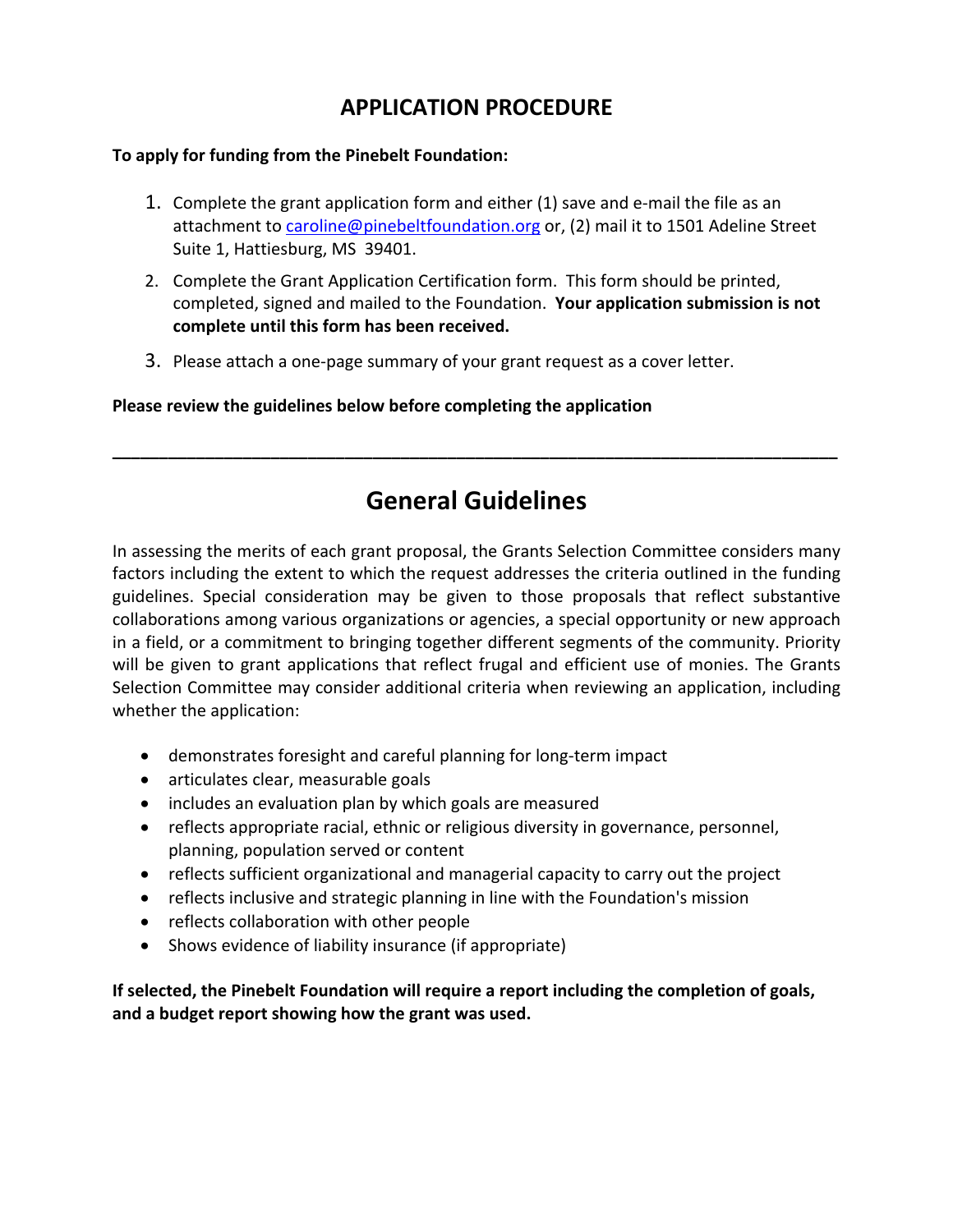# **SELECTION PROCESS AND NOTIFICATION**

Upon receipt of applications, the Pinebelt Foundation staff and the Grants Selection Committee members will conduct a thorough study of each application. Site visits may be scheduled. If the Grants Selection Committee determines that additional information is needed, applicants will be contacted.

All applicants will be notified by mail or e-mail of the result of their application within approximately 30 days from the submission deadline. We regret that we cannot respond to calls in reference to application status.

If the Grants Selection Committee does not have adequate funding available to approve a particularly impressive application for a grant in one six-month period, it may elect to table the application for re-consideration in the subsequent six-month period. If this occurs, the applicant will be notified of that decision. Applicants should keep in mind that the Pinebelt Foundation receives many more requests than can be funded.

# **RESTRICTIONS**

Incomplete applications will not be considered and providing false information on an application is cause for denial.

# **GRANT AGREEMENT**

## **By submitting an application, applicants are agreeing to the following:**

- 1. Funds received will be expended only for the purposes stated in the grant application and in accordance with section 501(c)(3), section 4945 and other applicable provisions of the Internal Revenue Code.
- 2. The Pinebelt Foundation may monitor and conduct an evaluation of operations under this grant, including requesting financial records related to the grant or applicant's tax status, which, if requested, should be provided in a timely manner. (Please note that within six months of the awarding of the grant or completion of your project, whichever comes last, a Post-Grant Evaluation is required. This form will be provided with the grant award).
- 3. The grant may be discontinued, modified or withheld if, in the Pinebelt Foundation's sole judgment, such action is necessary.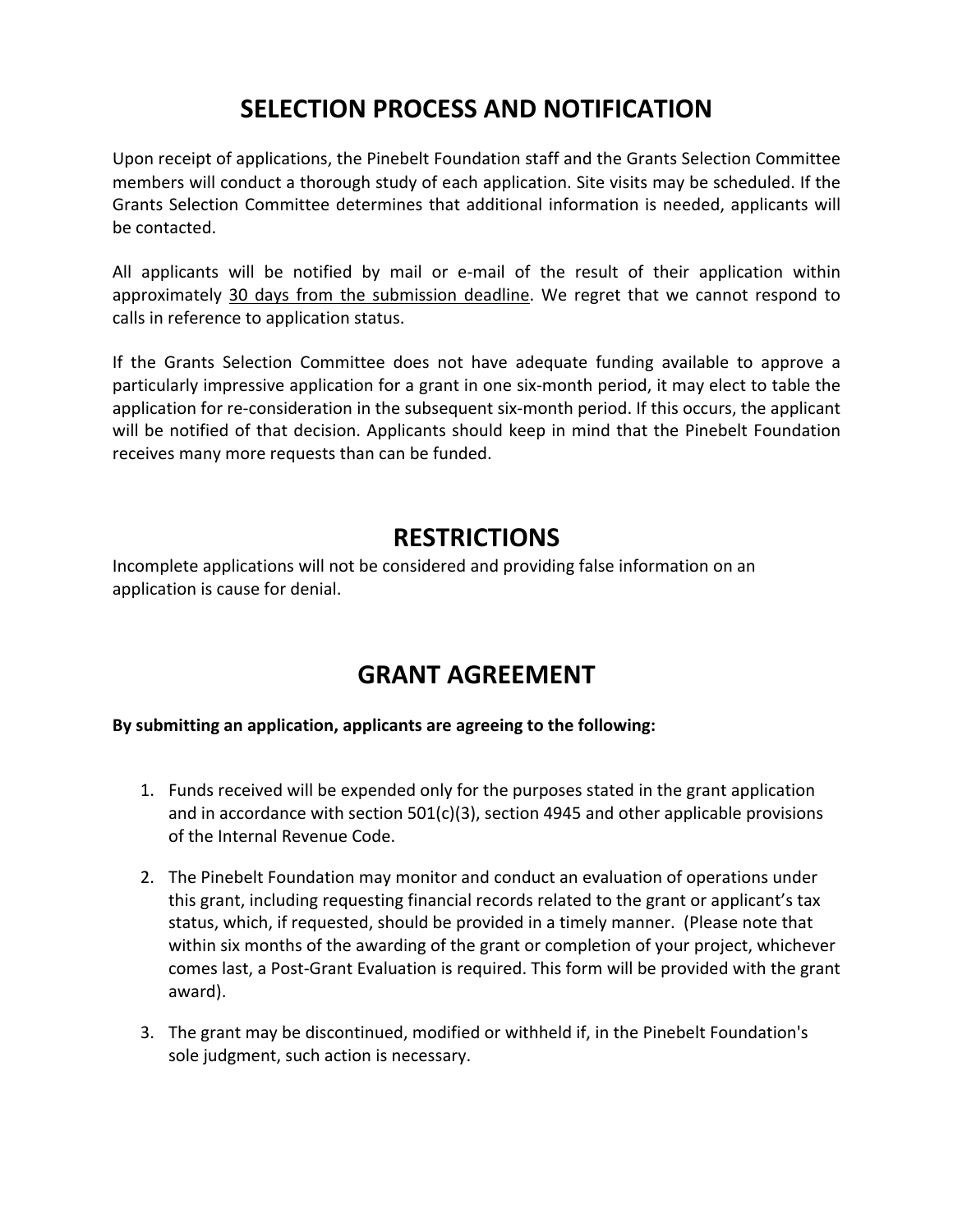- 4. At the conclusion of the grant period, a written report describing the activities carried out and benefits to the community from the grant usage must be submitted to the Pinebelt Foundation.
- 5. No funds from the Pinebelt Foundation may be used for propaganda purposes, to influence legislation, to influence the outcome of an election, or for direct or indirect use in a voter registration drive.
- 6. Any request for a change in purpose of use of grant funds must be submitted in writing to the Pinebelt Foundation and approved before said changes may take effect.
- 7. Any portion of grant funds not used in accordance with these terms must be returned to the Pinebelt Foundation.
- 8. Publicity around the grant award is encouraged. Any promotional materials, press releases, etc. produced in connection with or to publicize the funded program should note that it was funded in part or sponsored by the Pinebelt Foundation. It is suggested that the Pinebelt Foundation logo be used in such publications, and we will be happy to supply the logo for your use.
- 9. Awardees must immediately notify the Pinebelt Foundation of any change in your organization's federal tax status or that of your fiscal agent during the time the funds are being spent

**For further information or clarification, please contact us at 601.583.6180.**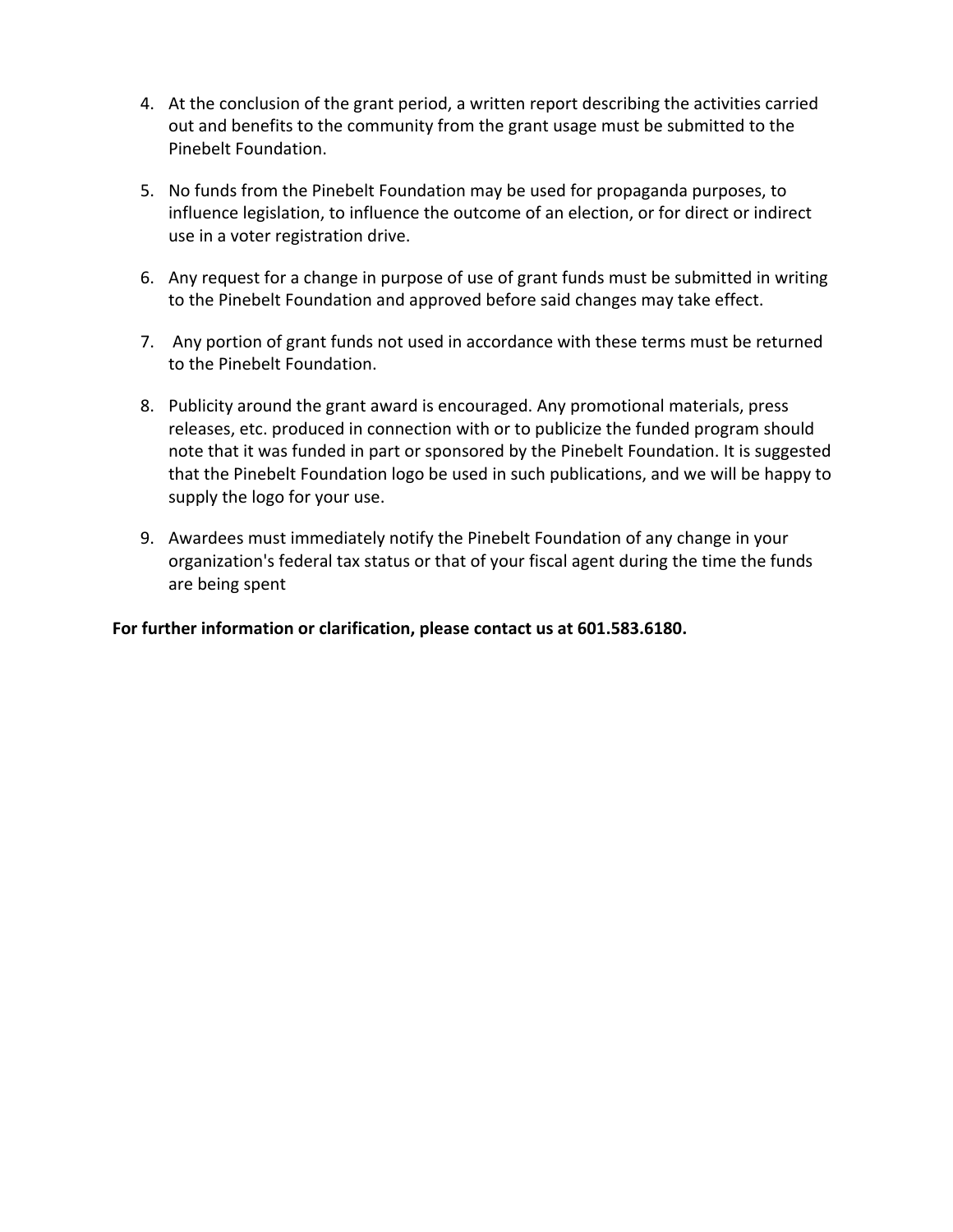

## **The Pinebelt Foundation Grant Application**

Directions: Please complete this form and save it. Append the required attachments to this PDF file or save as a separate Microsoft Word-compatible file. E-mail the completed application with attachments to caroline@pinebeltfoundation.org.

**The deadline to apply is April 1, 2020.**

|                                                             |                      | Year Founded: ____________________ Current Annual Operating Budget: \$______________________________ |  |  |  |
|-------------------------------------------------------------|----------------------|------------------------------------------------------------------------------------------------------|--|--|--|
|                                                             |                      |                                                                                                      |  |  |  |
|                                                             |                      |                                                                                                      |  |  |  |
| <b>Contact Person/Title</b>                                 |                      | ,我们也不能在这里的人,我们也不能在这里的人,我们也不能在这里的人,我们也不能在这里的人,我们也不能在这里的人,我们也不能在这里的人,我们也不能在这里的人,我们也                    |  |  |  |
|                                                             |                      |                                                                                                      |  |  |  |
| (if different from above)                                   |                      |                                                                                                      |  |  |  |
|                                                             | State: _____________ |                                                                                                      |  |  |  |
|                                                             |                      |                                                                                                      |  |  |  |
|                                                             |                      |                                                                                                      |  |  |  |
|                                                             |                      |                                                                                                      |  |  |  |
| Purpose of Grant (one sentence):                            |                      |                                                                                                      |  |  |  |
| How many unique clients will your project directly benefit: |                      |                                                                                                      |  |  |  |

\_\_\_\_\_\_\_\_\_\_\_\_\_\_\_\_\_\_\_\_\_\_\_\_\_\_\_\_\_\_\_\_\_\_\_\_\_\_\_\_\_\_\_\_\_\_\_\_\_\_\_\_\_\_\_\_\_\_\_\_\_\_\_\_\_\_\_\_\_\_\_\_\_\_\_\_\_\_\_\_\_\_\_\_\_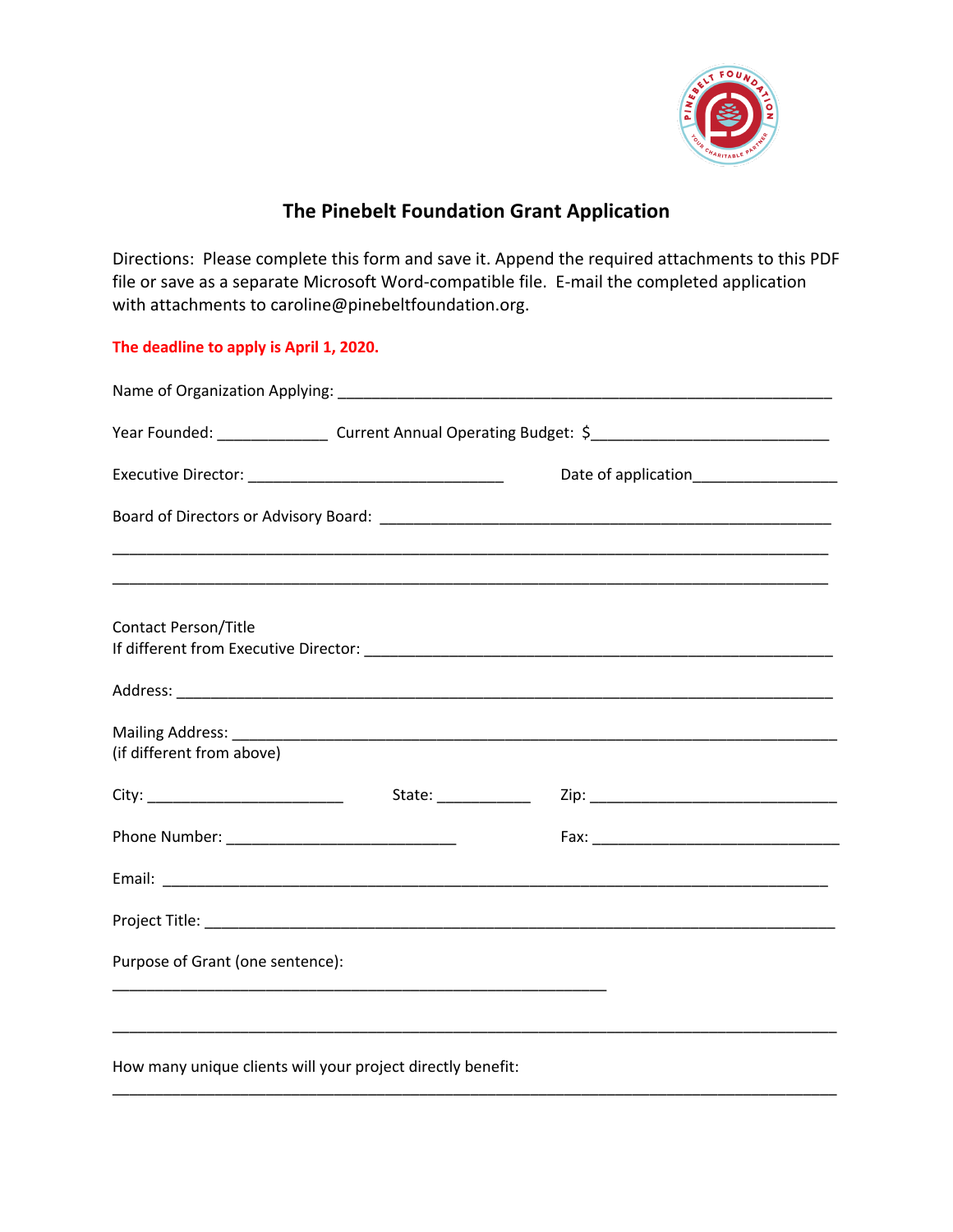| Amount Requested: \$                                                                                                                                                                |               | Total Project Cost: \$ |      |
|-------------------------------------------------------------------------------------------------------------------------------------------------------------------------------------|---------------|------------------------|------|
| Geographic location of project:                                                                                                                                                     |               |                        |      |
| (where will the project take place)                                                                                                                                                 |               |                        |      |
| Are you required by a regulatory agency to be licensed for the services which you provide?                                                                                          |               |                        |      |
| $\Box$ Yes<br>$\square$ No.                                                                                                                                                         |               |                        |      |
| Are you a $501(c)(3)$ ? $\Box$ Yes                                                                                                                                                  | $\square$ No. |                        |      |
| Has your group incorporated with the MS Secretary of State as a non-profit and a separate legal entity<br>responsible for its own actions? (Articles of Incorporation Form F-0001 @ |               |                        |      |
| http://www.sos.ms.gov/links/business/fees/corporations/F0001.pdf).                                                                                                                  |               | $\square$ Yes          | _No. |

If funding from the Pinebelt Foundation is not approved for this project, will the project still take place?  $\Box$  Yes  $\Box$  No.

## **Please email & mail each of the following:**

#### **Cover Letter:**

• Please provide a one-page summary of your grant request.

#### **Narrative**:

Please provide the following information. Please limit your narrative to two pages.

- Summarize your organization's history and state your mission and goals.
- Outline current programs and activities and identify staff and their qualifications.
- Identify the need or problem to be addressed; describe the target population (age, gender, etc.) and how many people will benefit from this grant.
- Describe project goals and objectives and your plans to meet them.
- Is this a new project or a continuation of an existing project?
- Describe who will be leading your project / program to make it a success.
- Detail your Client information as the following: age range, average age, number served at least once during calendar year
- Client Event Details: number of scheduled meetings/events/performances with clients each month; number of clients per event; number of staff per event

## **Required Attachments**:

- Project Budget itemizing revenues and expenses.
- Copy of your organization's most recent board approved annual operating budget.
- List of other funders and amounts committed or requested.
- A list of your Board of Directors showing the percentage making financial contributions to your organization in the most recent fiscal year, and the total amount of those combined gifts.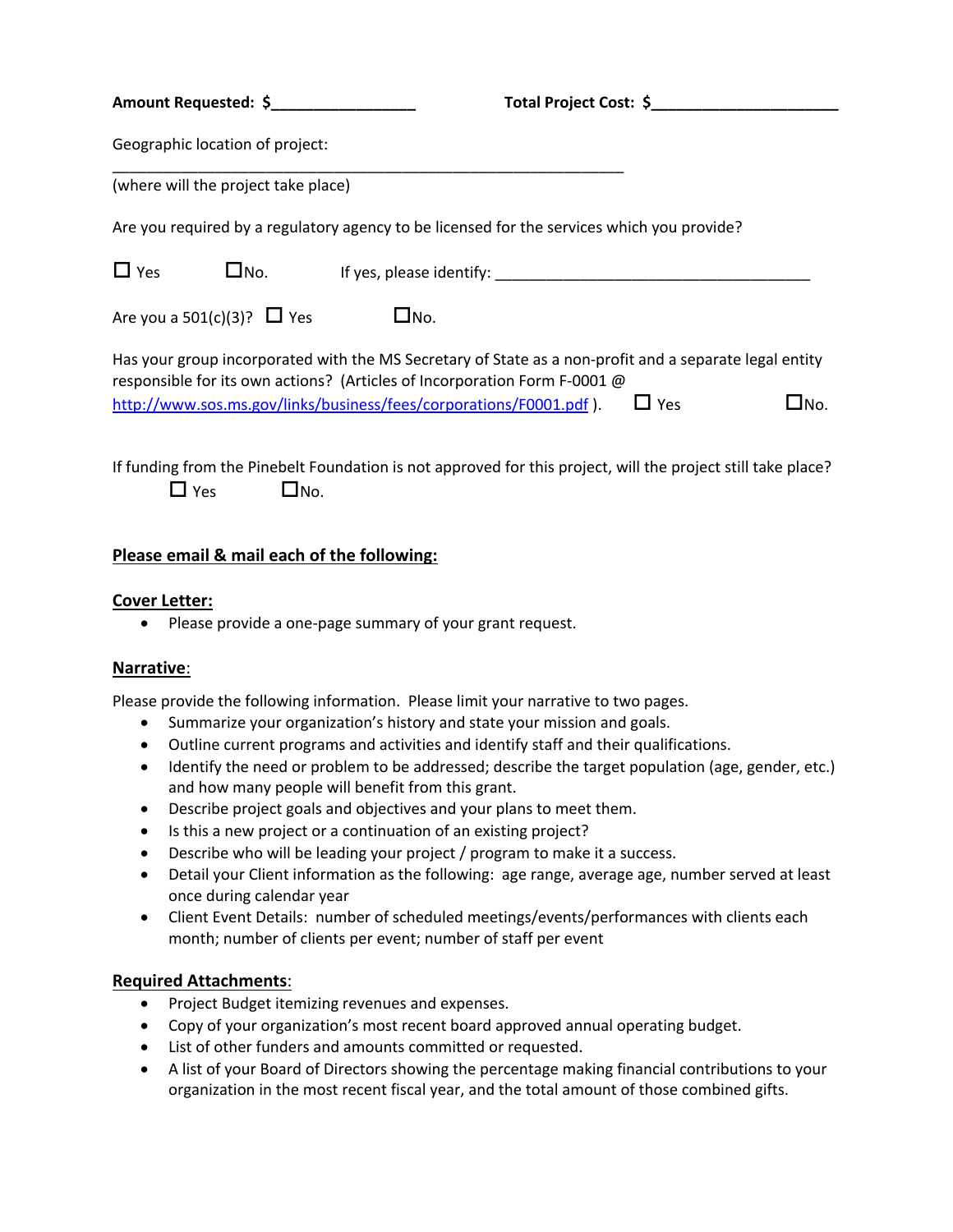## **Required Certification Mailing:**

• Complete the Grant Application Certification. This is the only form that should be *mailed* to the Pinebelt Foundation. Please print the form, add your information and signature and return to:

The Pinebelt Community Foundation, 1501 Adeline Street Suite 1, Hattiesburg, MS 39401.